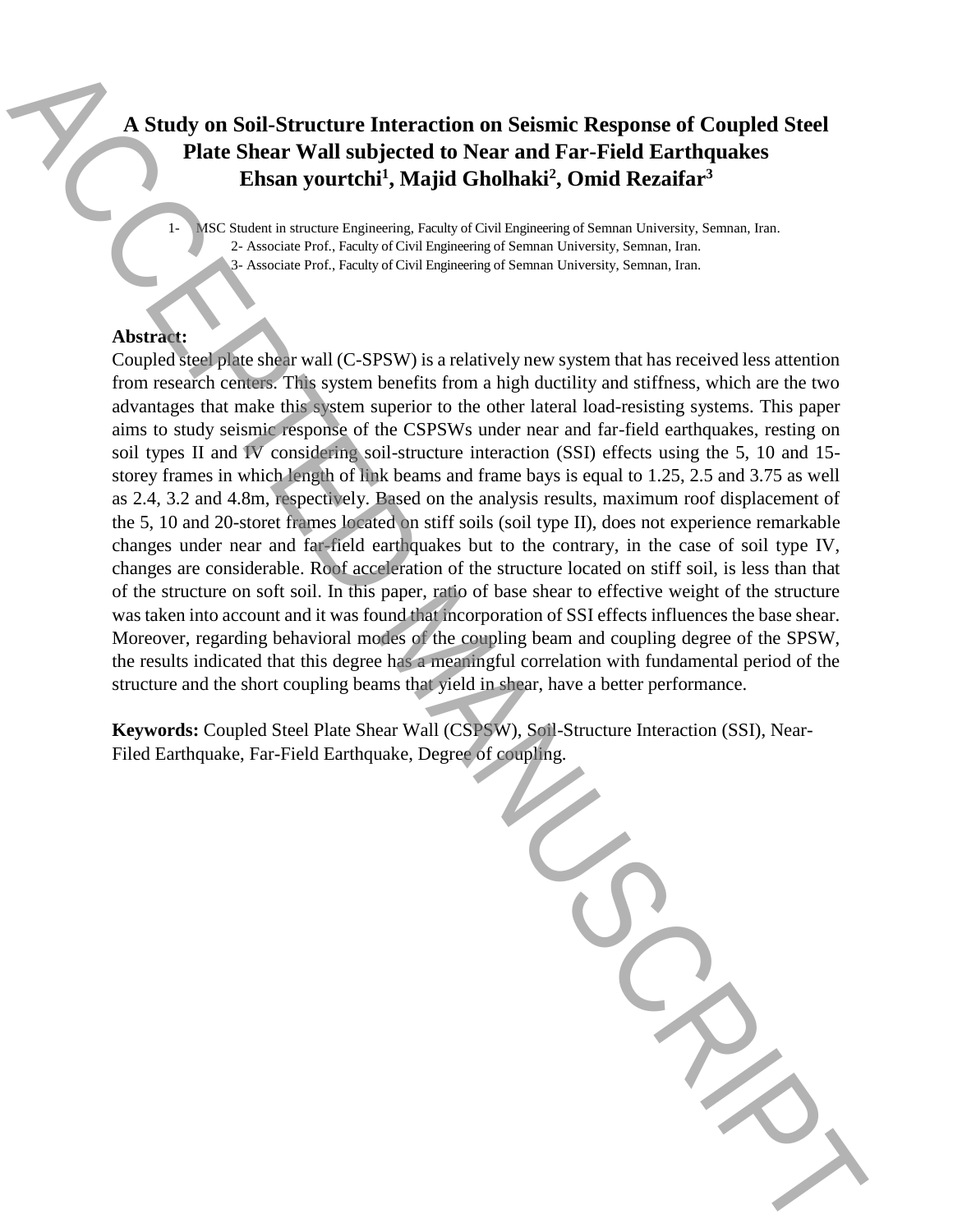## **1.Introduction**

Steel plate shear walls (SPSWs) have been widely used both in the construction of new buildings and in strengthening of the existing buildings worldwide, especially in earthquake-prone countries, due to their excellent behavior and benefits. This system benefits from an appropriate stiffness to control deformation and has a ductile failure mechanism and high energy dissipation capacity [1]. In the case of tall buildings, huge forces are developed in the columns, which causes the bending lateral displacements to dominate and drift values prevail in the process of structural design. In order to reduce large displacements, various structural systems such as the coupled steel plate shear wall (CSPSW) system have been developed. This system consists of a pair of SPSWs that are connected to each other at the level of each floor by a coupling beam [2]. On the other hand, the near-fault earthquakes are different from the far-fault ground motions. Therefore, it is necessary to study and recognize characteristics and nature of near-fault records and their impact on structures. In addition to earthquakes, underlying soil can also cause changes in structural responses, especially if the structure is built on a soft stratum. Typically, in the codes and standards, the methods used to analyze the structures assume that the soil under the structure is rigid and the effect of the soil-structure interaction (SSI) is neglected. Indeed, the soil is not really rigid and its presence changes dynamic properties and responses of the structure. On the other hand, placement of relatively rigid foundation of the structure in the soil changes the input excitations arriving at the soilstructure system. Hence, the SSI effects should be taken into account while designing the structures. The boundary control is a set of the set of the set of the set of the set of the set of the set of the set of the set of the set of the set of the set of the set of the set of the set of the set of the set of the set of t

# **2. Numerical Modeling Verification**

In order to verify the numerical modeling process, specifications of the SPSW model were selected from the experimental study of two three-story structures conducted by Gholhaki and Sabouri in 2008[3]. In this experimental study, two three-story structures equipped with SPSW system with scale of 1/3 were tested under cyclic loading. The mentioned walls had two types of beam-column connection, rigid (SPSW-R) and simple (SPSW-S) and for the plates and columns, mild steel (energy absorbing steel) and high strength steels were used, respectively. Figure (1) shows an overview of the specimen. The modeling process in SAP2000 software is such that first a model with the specifications of Figure 1 and Table 1 is designed according to Figure 2 and then, the diagonal elements that are used instead of steel shear wall are taken into account. According to AISC provisions, the plastic hinges of the SPSW are assigned and finally the load-displacement curve of the model designed in the software is compared with the experimental results.

The beam-column connections are rigid and connection of SPSW to the surrounding beams is pinned.



Figure 1: Section Properties and Dimensions of Numerical Model [3]

Table 1: Mechanical Properties of Structural Elements in SAP2000[3]

| Section         | $F_y(N/mm^2)$ | E(KN/mm <sup>2</sup> ) |
|-----------------|---------------|------------------------|
| Plate           | 180           | 206                    |
| Column          | 366           | 206                    |
| Beam            | 310           | 206                    |
| <b>Top Beam</b> | 366           | 206                    |



#### Figure 2: The model designed in SAP2000

To validate the models, the rigid connection of the beam to column has been used and also, nonlinear static analysis (Pushover) has been performed through a displacement control loading protocol using a triangular force distribution pattern. In this method, the applied load is gradually increased until the displacement of the specified point reaches the intended value. After analysis, since in the experimental results, displacement of the first story was used as a basis, displacement of this story along with the base shear was extracted from the software and plotted as a load-displacement curve, and then, this curve was compared with the experimental load-